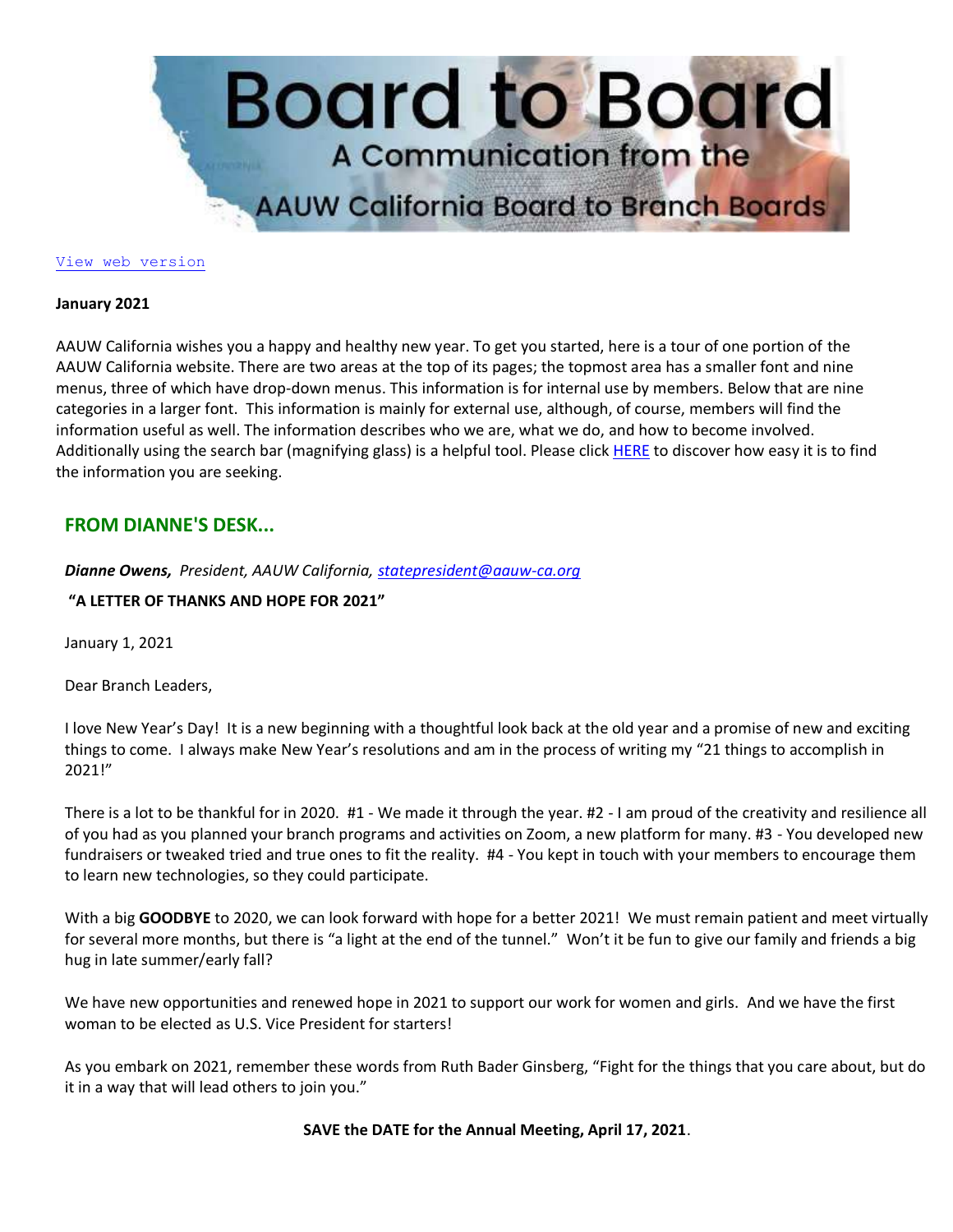#### Dianne

### **BRANCH ACTIVITY OF THE YEAR**

*Sandi Gabe, AAUW California Webmaster, Assistant to AAUW California President, Dianne Owens, 2021 AAUW California President-Elect Candidate, [sandi.gabe@hotmail.com](mailto:sandi.gabe@hotmail.com)*

#### **WANT TO BRAG ABOUT A TERRIFIC BRANCH ACTIVITY?**

Now's your chance to apply for the Branch Activity of the Year Award and put forward a signature activity that your branch presented between February 28, 2020, and March 1, 2021. This is your branch's chance to showcase and share an activity that is novel, inspirational, reproducible, and promotes AAUW's mission and image. The activity may be a one-off program or event or a sustained recurring project for which your branch is known.

#### **What are the awards?**

There will be two awards. Winning branches will be honored with a small prize and recognition at the 2021 AAUW California Annual Meeting, on the state website, in social media, the California Connection, and other AAUW communications.

#### **Winners will be contacted by March 31st.**

Note: winners will be expected to provide a 5-10 minute presentation at the Annual Meeting on April 17th. Assistance with your presentation will be available.

Click **[HERE](https://bor.aauw-ca.org/sendy/l/YlrJ763AeyF892b51vFm0EptRw/HhwVK7WechXtvfRZxLmAmQ/RJ8Xgsw9DyCfsZOOC93cCg)** to apply. Deadline: March 20, 2021

**What I need to know:** AAUW California wants to recognize stellar branch activities with a Branch Activity of the Year award.

**What I need to do:** Submit your branch project, program, or event using the link by March 20, 2021.

**Should I include this in my branch newsletter?** Yes, members may have ideas for possible submissions.

# **AAUW FUND**

*Judy Cavin Brown, Director, AAUW Fund Committee Chair, [aauwfund@aauw-ca.org](mailto:aauwfund@aauw-ca.org)*

**AND THIS YEAR THE HONORS GO TO....**

#### **Named Gift Honorees**

Every year the AAUW California Fund Committee honors members who have done outstanding work in supporting our programs and goals. A Named Gift is a special way to honor an individual, a group, or an organization giving extraordinary service to AAUW.

#### **Branch Named Gift Honoree**

**What I need to know:** Named Gift honorees can be nominated by branches to honor outstanding work at both the branch and state level.

**What I need to do:** Review the submission requirements and forms in the link above. Submission deadline: February 15th..

**Should I include this in my branch newsletter?** Yes, members should be engaged in selecting outstanding candidates.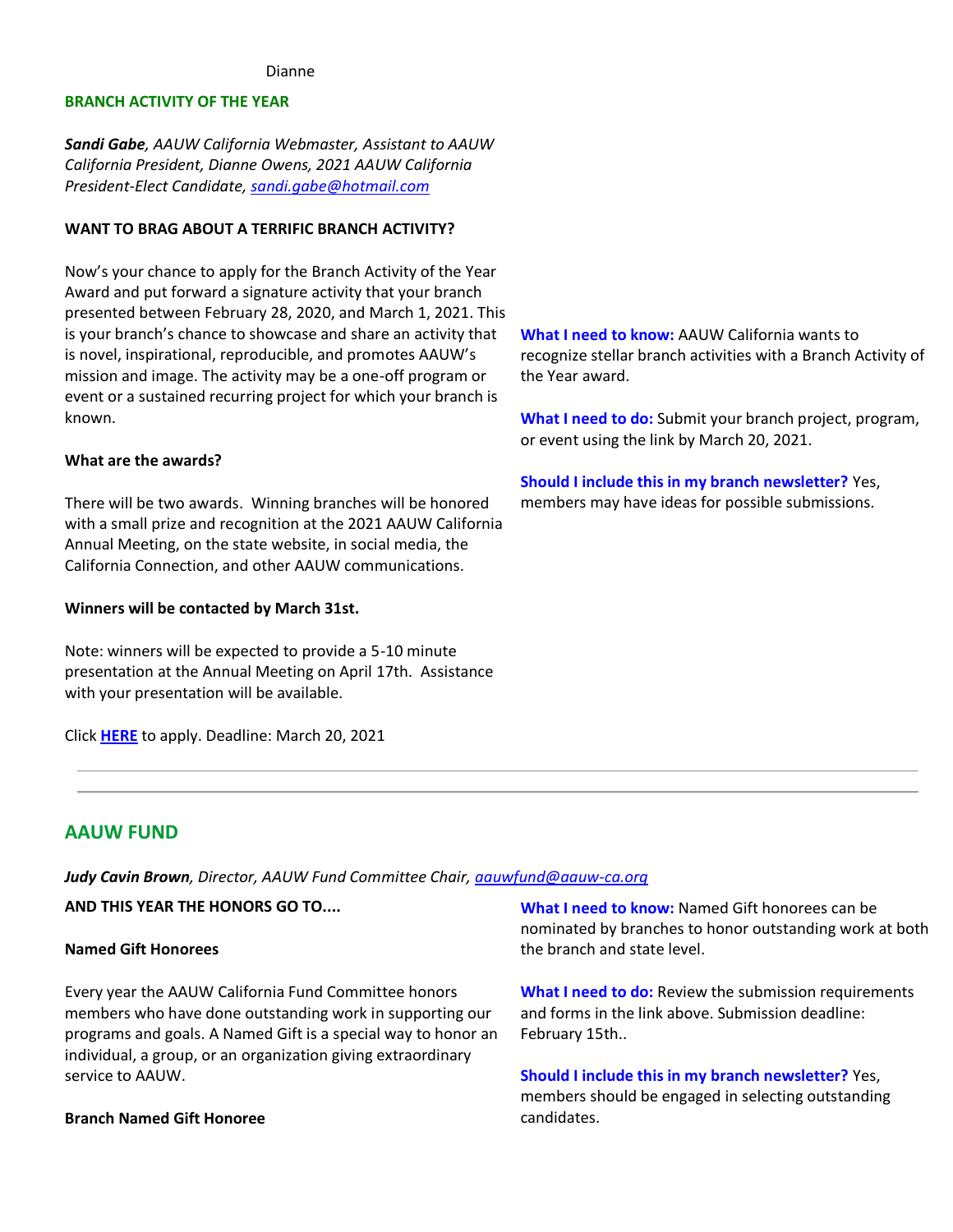Branches can make a nomination for each \$750 contributed by the branch or branch members on or before December 31st.

### **State Named Gift Honoree**

This award is given to an AAUW member who has done outstanding work to promote the programs and goals of the AAUW Fund and/or AAUW California. Please submit only one nomination per branch.

Click **[HERE](https://bor.aauw-ca.org/sendy/l/YlrJ763AeyF892b51vFm0EptRw/892edrK763cmHysrciJXI8L3Xw/RJ8Xgsw9DyCfsZOOC93cCg)** for the forms and submission instructions. All nominations must be submitted by the deadline of February 15th.

### **LEGACY CIRCLE**

*Charmen Goehring and Judy Horan, Legacy Circle Liaisons, [legacy@aauw-ca.org](mailto:legacy@aauw-ca.org)*

## **CALIFORNIA IS IN IT TO WIN IT!- EXTENDED!**

We are pleased to announce that our statewide branch competition, which started July 1st, has been extended to June 30th in hopes that it will help branches work towards 5-Star status. We are encouraging members to become Legacy Circle members and the branch with the highest number of new members during the contest period will be deemed the winner. In addition to announcements across social media and on the state AND National websites, the winning branch will have a special Zoom video strategic update with AAUW California President Dianne Owen, AAUW Director of Development Heather Miller, and other special guests.

Becoming a Legacy Circle member is quick and easy and comes with perks, the most important of which is knowing AAUW will be here in the future. We look forward to welcoming you to our Circle!

**What I need to know:** The contest for branches with the most new Legacy Circle members has been extended to June 30th. Legacy Circle membership is one criterion for national recognition as a 5-Star branch.

**What I need to do:** Educate members on Legacy Circle (see **National AAUW website**) and encourage signups.

**Should I include this in my branch newsletter?** Yes, and provide a link to the information and forms.

## **BRANCH ASSISTANCE**

*Crystal Stebbins and Carol Holtzgrafe, Directors, [branch@aauw-ca.org](mailto:branch@aauw-ca.org)*

## **BRANCH ASSISTANCE AT YOUR SERVICE**

So, 2021 is here at last, with the possibility of actually meeting in person on the (distant) horizon. The creativity of our California branches about how to keep in touch, help each other, and continue (some) community outreach has been just

**What I need to know:** Many branches are doing things which would earn them stars in National's 5-Star award program.

**What I need to do:** Review the criteria for earning stars and use the handy spreadsheet to track your branch's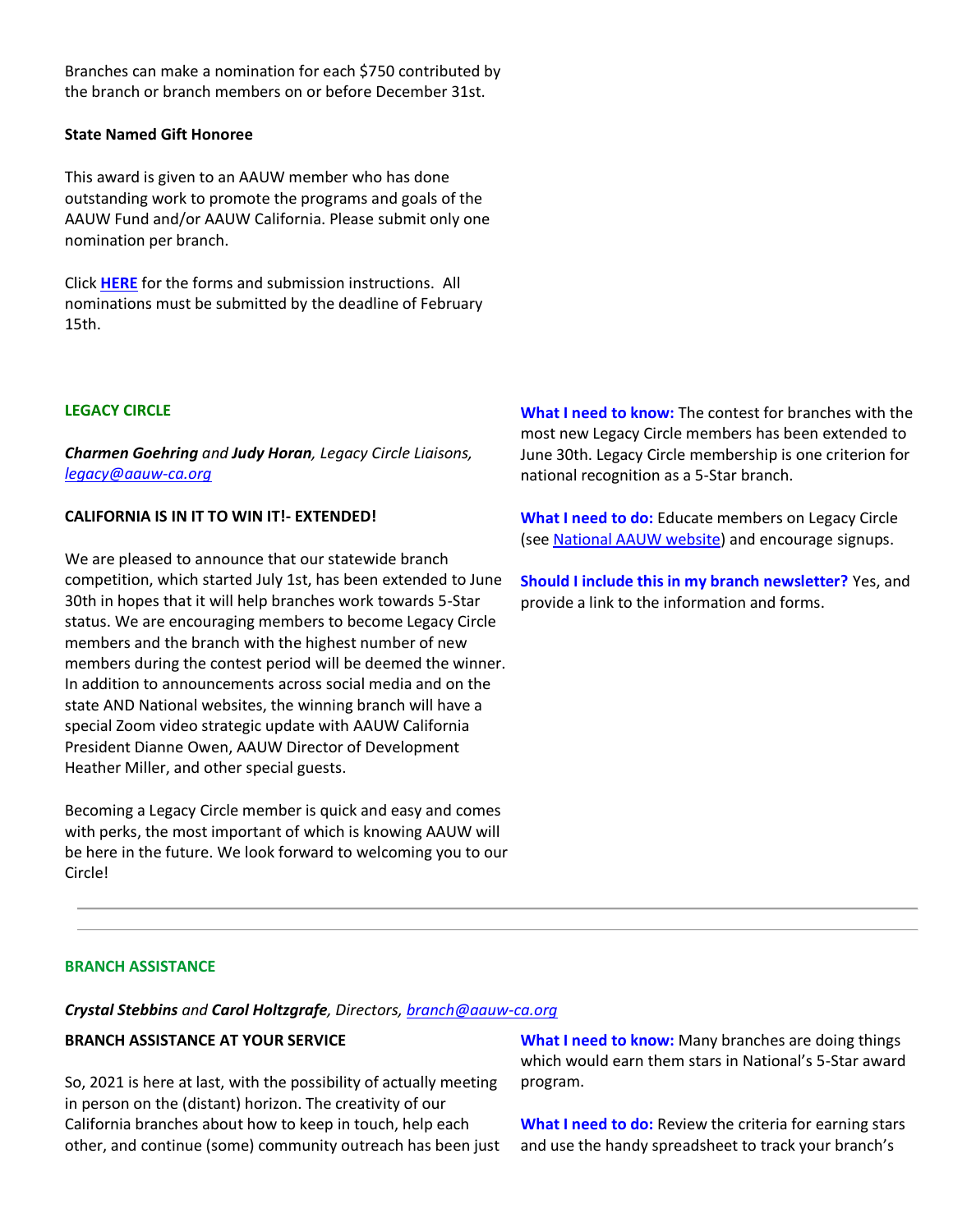splendid. Congratulations! (We, like Santa, know what you are doing - because we read your newsletters.)

Many branches produce programs and activities that would earn them a star in National's 5-Star Program. This, in turn, helps AAUW California earn its own stars - which we want to do. Each branch, no matter how small, can recognize activity in at least one of these focus areas: programs, advancement, communications, public policy, or governance.

Click **[HERE](https://bor.aauw-ca.org/sendy/l/YlrJ763AeyF892b51vFm0EptRw/mYxMYz3YtfEBy0Chg892w7mA/RJ8Xgsw9DyCfsZOOC93cCg)** to find helpful descriptions of each of these areas and how other branches have achieved a sta[r](https://bor.aauw-ca.org/sendy/l/YlrJ763AeyF892b51vFm0EptRw/mYxMYz3YtfEBy0Chg892w7mA/RJ8Xgsw9DyCfsZOOC93cCg) OR go to Branch Tools on the top menu bar of the AAUW California website or click **[HERE](https://bor.aauw-ca.org/sendy/l/YlrJ763AeyF892b51vFm0EptRw/mYxMYz3YtfEBy0Chg892w7mA/RJ8Xgsw9DyCfsZOOC93cCg)** for more information. You can also ask either of us for clarification. And, if you download the AAUW Branch 5-Star spreadsheet found on the same page, you can keep track of everything your branch does that will help you earn that star. Or ask us to send it to you. Many choices. But do involve your board in reviewing activities that may qualify.

A few branches are finding it difficult to continue. If yours is one, please do contact us. There are alternatives to disbanding. We can help!

### **MENTORING WOMEN FOR CAREER ADVANCEMENT**

This career advancement webinar helps bring together training and community to help further your career. In individual careers, 85% of opportunities come from within your network. Learn how to take steps to advance your career through mentorship, building your personal brand, self-advocacy, and networking. This webinar will be presented Wednesday, January 27th at 7 pm. Registration is required. Click **[HERE](https://bor.aauw-ca.org/sendy/l/YlrJ763AeyF892b51vFm0EptRw/WBMsRQjlNkaLc076350AVQAA/RJ8Xgsw9DyCfsZOOC93cCg)** to register.

In this webinar you will learn:

- How to raise the visibility of your personal brand.
- How to communicate your goals and passions effectively.
- How to do work you love.

progress.

### **Should I include this in my branch newsletter?** Yes,

members should know about the 5-Star Program and ways their branch could qualify.

**What I need to know:** This webinar is open to members and the public.

**What I need to do:** Register for this informative webinar. Invite members of your family and community who are in the workforce.

**Should I include this in my branch newsletter?** Yes, members should be informed of all upcoming webinars.

# **COMMUNICATIONS**

*Tracey Clark, Director, Communications Committee Chair*, *[communications@aauw-ca.org](mailto:Communications@aauw-ca.org)*

**LOOKING FOR BRANCH NEWSLETTER CONTENT? What I need to know:** AAUW California is providing a webinar on Title IX/Gender Equity.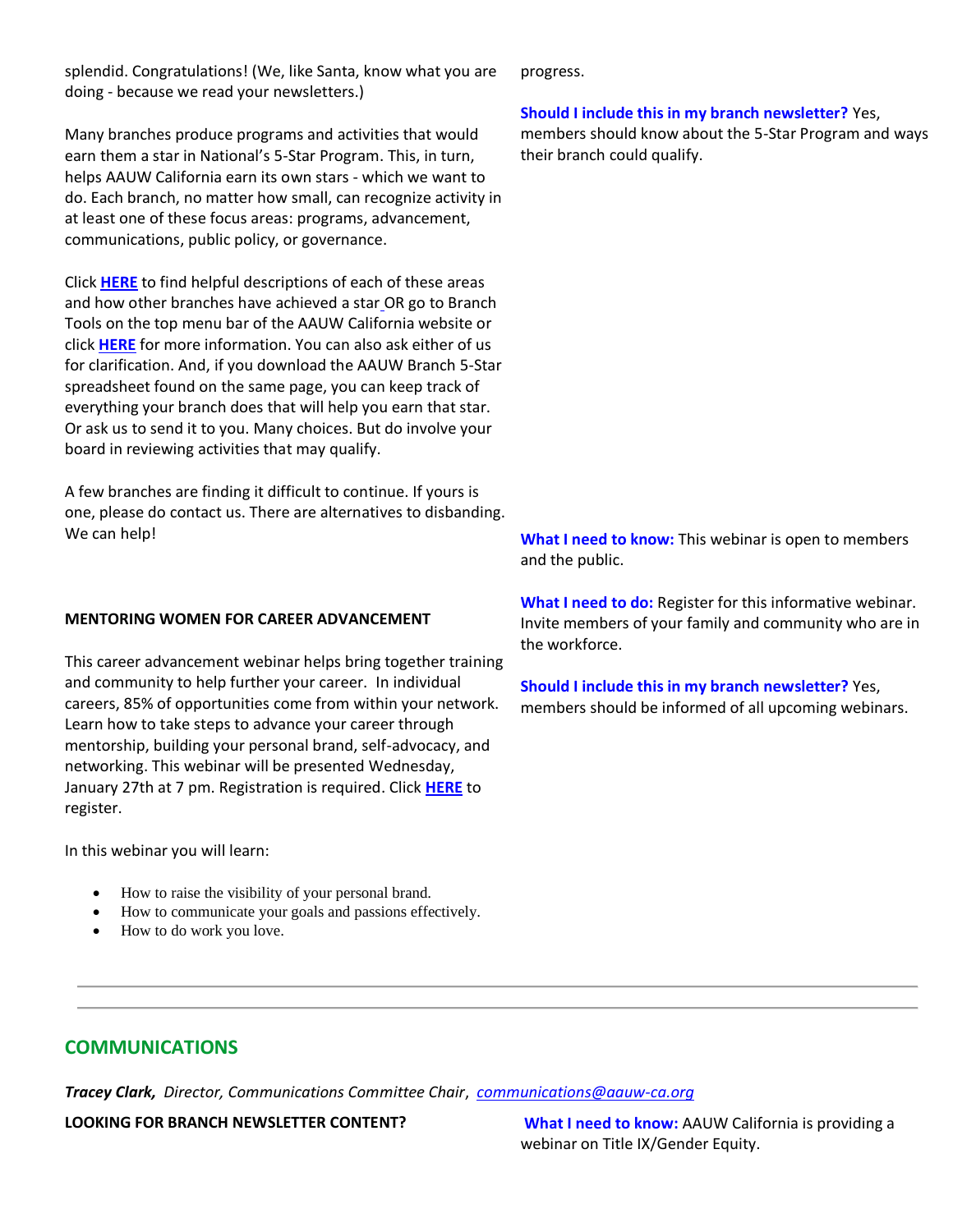### **Find it here…in your monthly B2B!**

Just a reminder that this and every Board to Board newsletter has content you can use in your branch newsletter. Just look for the tag 'Should I include this in my branch newsletter' in each section. Easy peasy!

The monthly B2B arrives in most branch board member's email inbox on or around the 5th of the month.

### **Title IX Webinar**

AAUW California will be hosting a webinar this month on Title IX you will not want to miss! This is an important educational webinar for our members to bring Title IX/Gender Equity back to a level where our members are "keeping their eyes on equity." Members will learn all about Title IX and how to exercise their voices to "see something and say something" so that they will become more effective as advocates for protecting our students. Register **[HERE](https://bor.aauw-ca.org/sendy/l/YlrJ763AeyF892b51vFm0EptRw/LH2rClaKlejagVmY892JGg0w/RJ8Xgsw9DyCfsZOOC93cCg)** for Title IX: Breaking Down Barriers 2020 on January 11th at 7 pm!

As always, if you have any issues finding information on the website or how to register for a webinar, please contact the Webteam a[t webteam@aauw-ca.org.](mailto:webteam@aauw-ca.org)

**What I need to do:** Why reinvent the wheel? Scan your monthly B2B for branch newsletter content and make your life a little easier!

**Should I include this in my branch newsletter?** Yes, members should be informed of all upcoming webinars.

# **DIVERSITY & INCLUSION**

*Elaine Johnson, Director*, *[diversity@aauw-ca.org](mailto:diversity@aauw-ca.org)*

## **TAKE A BITE AND CHEW**

The entire area of diversity, equity, inclusion, and social justice is overwhelming. Many branches do not know where to start discussing these issues. The good news is that some branches are beginning. One has chosen to discuss the book Rage by taking only one or two chapters a month for discussion. This small bite allows members to chew on the information and deal with ongoing new social justice issues that occur daily. This is very exciting. Also exciting is the new AAUW National [Diversity](https://bor.aauw-ca.org/sendy/l/YlrJ763AeyF892b51vFm0EptRw/ZNov892LnT2mNhqTcnypCpcw/RJ8Xgsw9DyCfsZOOC93cCg)  [and Inclusion Toolkit](https://bor.aauw-ca.org/sendy/l/YlrJ763AeyF892b51vFm0EptRw/ZNov892LnT2mNhqTcnypCpcw/RJ8Xgsw9DyCfsZOOC93cCg) that is interactive and has many concrete presentations for branches to use. To introduce the new toolkit, AAUW National presented a webinar on December 10th. Click **[HERE](https://bor.aauw-ca.org/sendy/l/YlrJ763AeyF892b51vFm0EptRw/LcMvfOJQS2HjVPsGjyozPQ/RJ8Xgsw9DyCfsZOOC93cCg)** to watch it.

We can't get to the finish line unless we start. By making small steps in our branches around discussion and action about diversity, equity, inclusion, and social justice we can make a big impact.

**What I need to know:** Some branches are approaching the overwhelming topic of diversity and inclusion by breaking it down into smaller activities.

**What I need to do:** Consult AAUW National's new Diversity and Inclusion Toolkit for usable ideas.

**Should I include this in my branch newsletter?** No, but share the new toolkit and recorded webinar with appropriate branch leaders.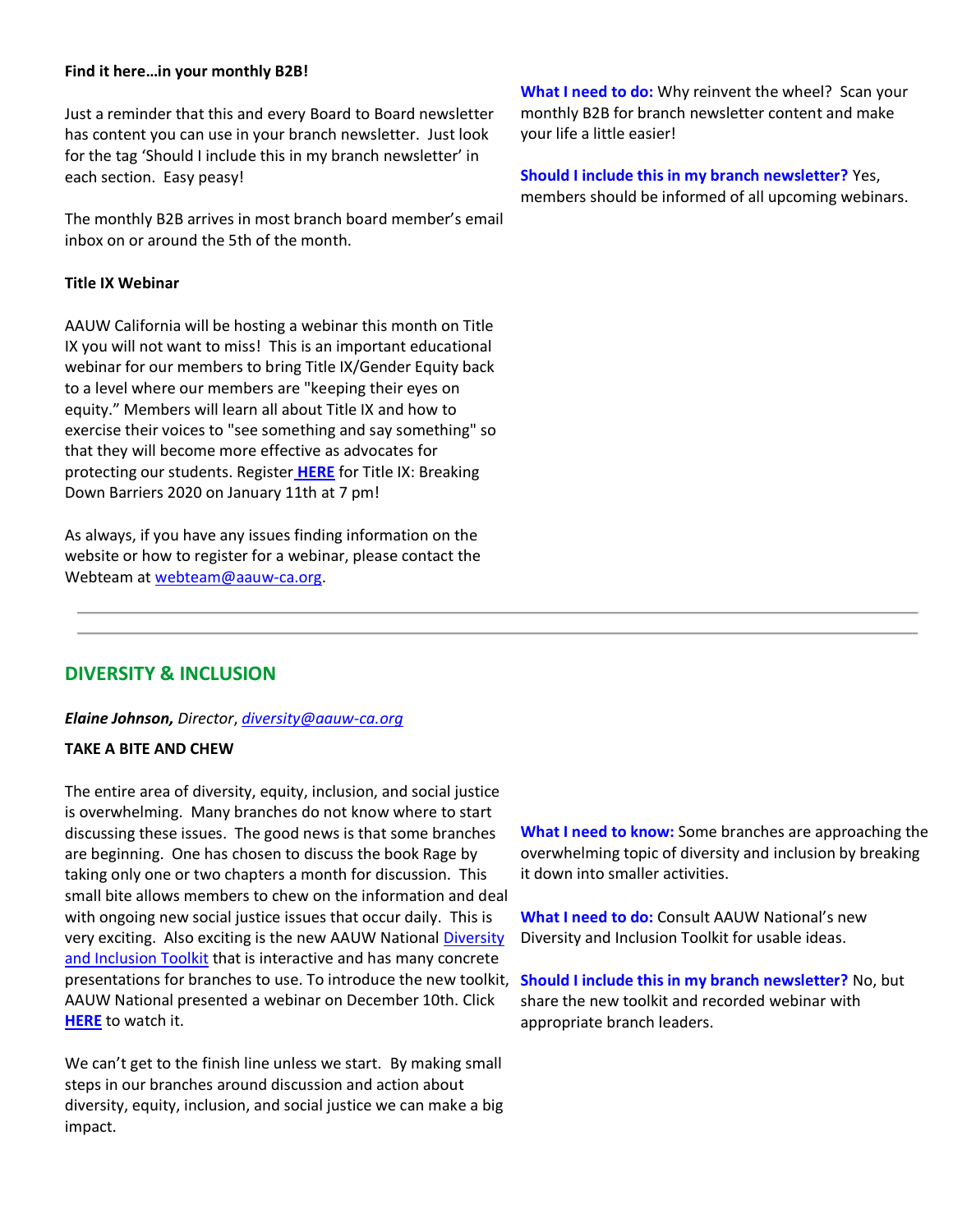# **FINANCE**

*Roli Wendorf, Chief Financial Officer, Finance Committee Chair, [cfo@aauw-ca.org](mailto:cfo@aauw-ca.org)*

### **LOOKING AHEAD**

Happy New Year! Prior to the holidays, the AAUW Finance Committee was busy formulating goals for the coming spring based on the results of the branch and IBC surveys we conducted in the fall.

From the survey, we learned that roughly one-third of our branches are 501(c)(3) or charities. We find this a high percentage and wonder what drives our branches to choose this status. We plan to provide information about the pros and cons of becoming 501(c)(3) on the website to help branches with their decision-making. We also noticed that a dozen or so branches are 501(c)(3) but are not incorporated. Committee member Roberta Schmalz is contacting these branches to understand why this is so because incorporation is usually the first step toward becoming 501(c)(3).

Many finance officers requested support for common functions such as budgets and monthly reports. Click **[HERE](https://bor.aauw-ca.org/sendy/l/YlrJ763AeyF892b51vFm0EptRw/1QfCwvzZO892IvwXwWelpYLQ/RJ8Xgsw9DyCfsZOOC93cCg)** to find several examples available on [t](https://bor.aauw-ca.org/sendy/l/YlrJ763AeyF892b51vFm0EptRw/1QfCwvzZO892IvwXwWelpYLQ/RJ8Xgsw9DyCfsZOOC93cCg)he AAUW California website, and additional guidance is planned, especially for monthly reporting.

We also plan to provide greater guidance for IBC finance. Our survey shows that most IBCs have their own bank accounts. However, IBCs are not recognized as AAUW tax-exempt entities, unlike branches. We plan to work with IBCs to see if it is feasible to associate each IBC with one of its branches for tax filing purposes.

**What I need to know:** The Finance Committee will be providing information and consulting with some branches regarding tax filing and incorporation status.

**What I need to do:** Review the samples of finance forms on the website and watch for more to help with monthly reporting.

**Should I include this in my branch newsletter?** No, this information is for branch leaders only.

# **MARKETING**

*Michelle Miller-Galaz and Sharyn Siebert, Directors, Marketing Committee Co-Chairs,* [marketing@aauw-ca.org](mailto:marketing@aauw-ca.org)

## **TELLING OUR FABULOUS STORY!**

With the beginning of the new year, it is time to set our sights on ensuring our message is reaching the public. One way the Marketing Committee has focused on is reaching out to your

**What I need to know:** Promote AAUW and your branch by supporting an official proclamation that March 31st be recognized as Equal Pay Day in your community.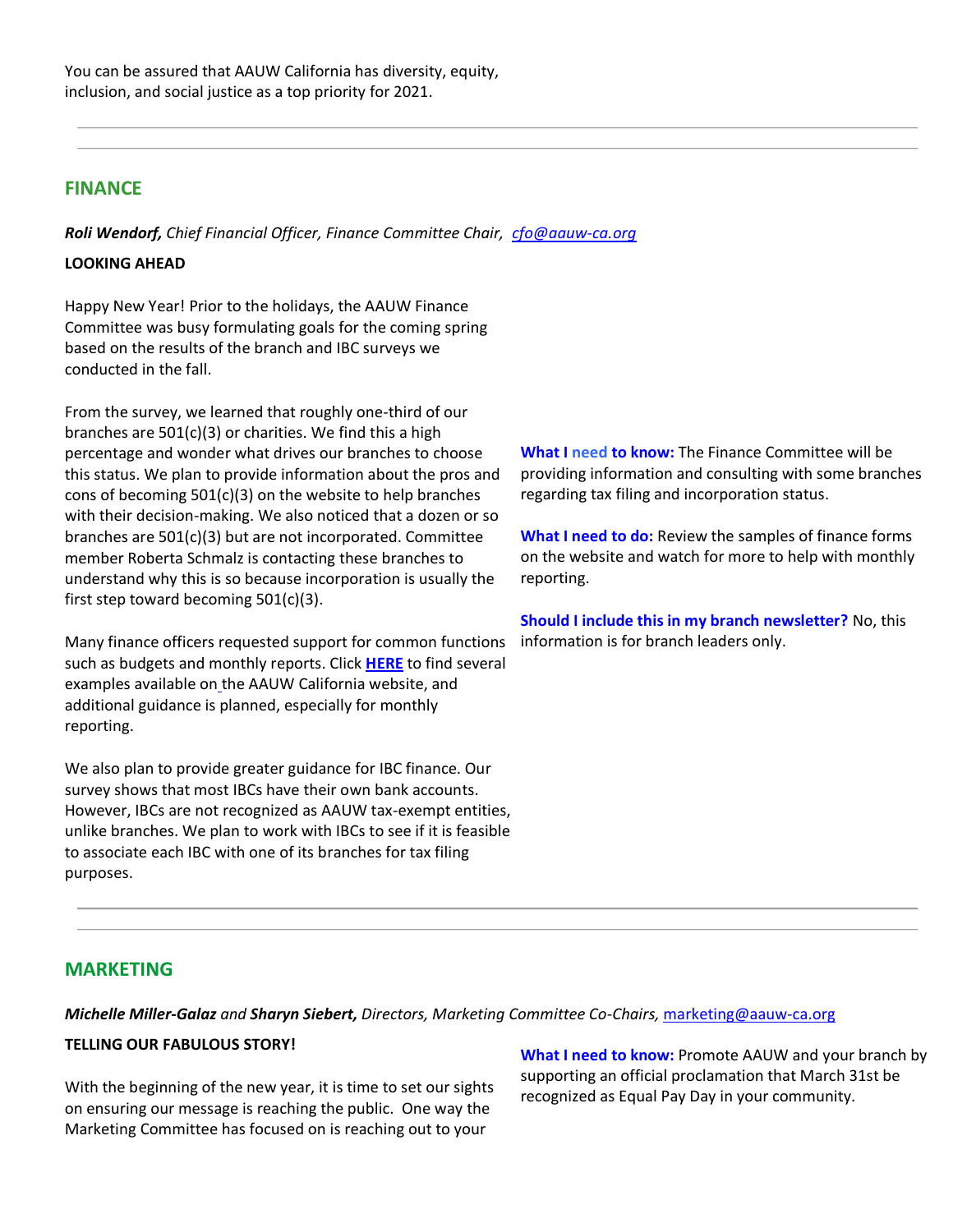local government and asking for a proclamation marking March What I need to do: Request the proclamation 45-60 days 31st as Equal Pay Day

## **What is a proclamation?**

A proclamation is a document that goes before the governing body that recognizes the great work that AAUW has accomplished in the lives of its citizens. (A proclamation is also known as a ceremonial document request).

## **What should be included in the request?**

- Provide a contact person's first and last name, phone number, home address, and email address.
- Provide a brief summary of AAUW (nationally and in your city).
- Provide a specific name and date for the day, week, or month or event to be proclaimed.
- Provide the exact date the proclamation is needed.
- Each request must include a draft text of the proclamation, including four to five "whereas" clauses.
- Provide a mailing address to send the final proclamation or indication of whether it will be picked up.
- Proclamations must fit on a single page and be in 12 point font, with room remaining for the Mayor's signature.

Listed below are the steps generally followed to request a proclamation from your local government, but it will differ according to the area.

- 1. Go to your city and/or county proclamation website (usually found on Mayor/City Council or County Board of Supervisors page) 45-60 days ahead of March. If your city/county does not offer instructions, contact the Mayor's office and ask for assistance.
- 2. Follow the instructions. Often there is already a proclamation template that allows you to add desired wording.
- 3. Follow the instructions for emailing.
- 4. Wait at least two weeks. Follow up if you have not heard.
- 5. If possible attend the meeting (even if it is by Zoom) and make sure and thank the members for the honor.

Still need more information?

Contact the Marketing Committee for assistance and go to Ask Your Elected Officials to Proclaim Equal Pay Day with this [Proclamation Template.](https://bor.aauw-ca.org/sendy/l/YlrJ763AeyF892b51vFm0EptRw/zeskMqLDk763Imk9taKx2xew/RJ8Xgsw9DyCfsZOOC93cCg)

ahead. Use the instructions and templates referenced above.

**Should I include this in my branch newsletter?** Yes. Look for members who are interested in this opportunity.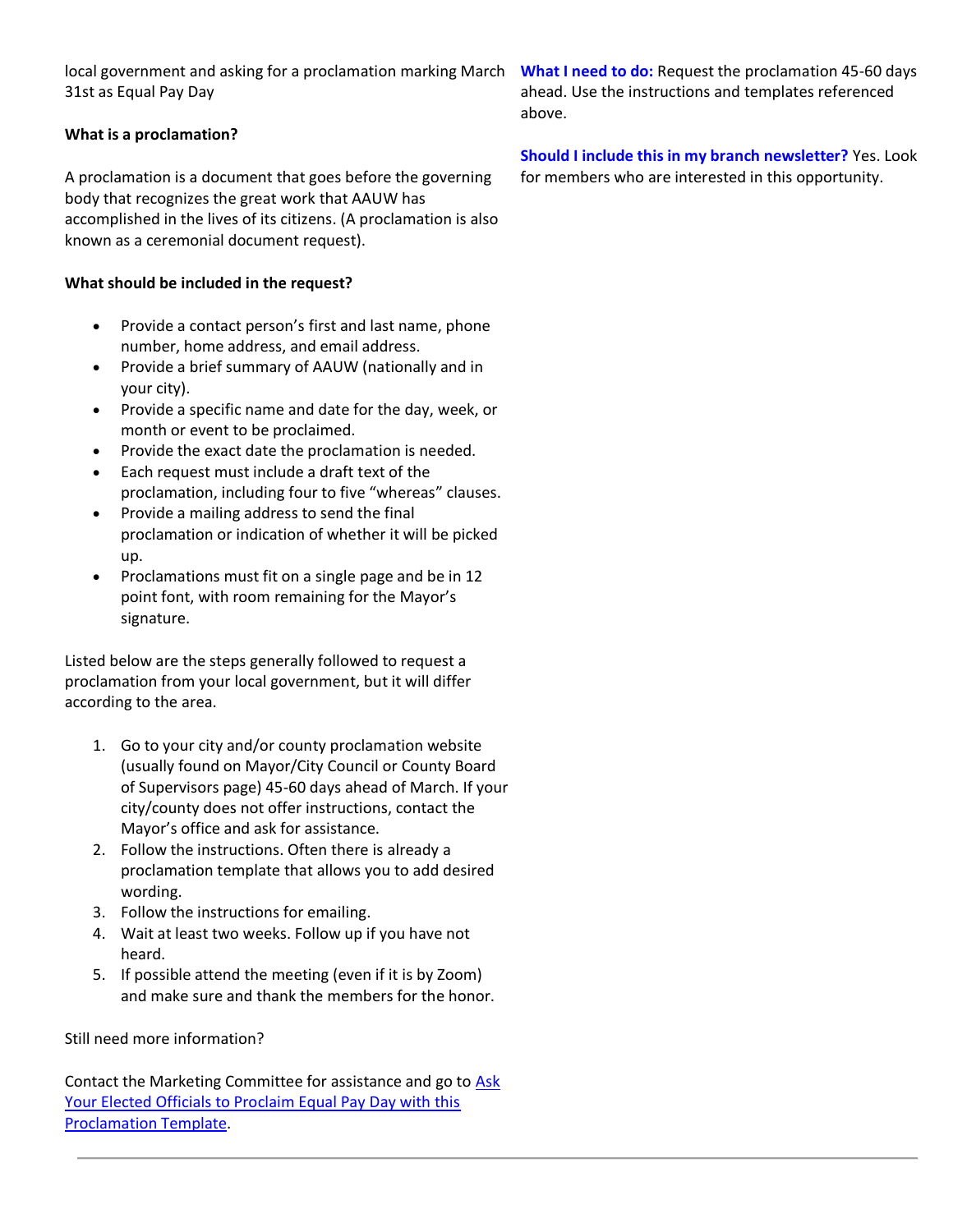# **NOMINATIONS & ELECTIONS**

*Janice Lee, Nominations & Elections Chair, [nominating@aauw-ca.org](mailto:nominating@aauw-ca.org)*

#### **Provided by Charmen Goehring-Fox**

#### **HELP GUIDE AAUW CALIFORNIA INTO THE NEXT DECADE**

We are seeking a few leaders to run for the AAUW California Board in April 2021. Serving on the board is a wonderful way to meet new friends, learn more in-depth information about AAUW and AAUW California, and to provide your skills and ideas to our future planning and assistance to branches. It is also fun! The board meets quarterly (currently on Zoom) and committees meet throughout the months as needed. All members are welcome to apply - you could be a second-year member or a 30-year member, over the age of 70 or under 35, or anywhere in between. We just ask that you believe in the AAUW mission and want to help us move it forward in California.

You have been a part of your branch, now consider being a part of the AAUW California board!! Click **[HERE](https://bor.aauw-ca.org/sendy/l/YlrJ763AeyF892b51vFm0EptRw/QgZkcUfnomgJaAAkI4F4ZQ/RJ8Xgsw9DyCfsZOOC93cCg)** for more information and the application form. Applicants will be featured on the AAUW California website in the order they are received- get yours in today!

**What I need to know:** AAUW California has openings on the board of directors; serving has many benefits for both you and the organization.

**What I need to do:** Click the link above for information and application forms.

**Should I include this in my branch newsletter?** Yes! Members may be interested in serving at the state level.

# **PROJECT OVERSIGHT**

*Jim Doty, Director, Project Oversight Committee Chair,* [oc@aauw-ca.org](mailto:oc@aauw-ca.org)

### **LOOKING FOR THE NEXT GREAT PROJECT**

With the winter solstice behind us, we can look ahead to the brighter days to come. Do you have an idea for a new or enhanced project for the 2021-22 program year? Could you use a little financial help? Applications for state funding, up to \$500, are due on March 1, 2021. Any member, branch, or AAUW affiliate may apply. Click **[HERE](https://bor.aauw-ca.org/sendy/l/YlrJ763AeyF892b51vFm0EptRw/HP45DAm763VvKTkhGKx3PE0w/RJ8Xgsw9DyCfsZOOC93cCg)** for directions and application forms.

There has never been a time when adaptation and innovation have been needed more. Start now.

**What I need to know:** AAUW California grants are available to help fund innovative ideas for branch projects.

**What I need to do:** Click the link above for instructions and the application form. Deadline: March 1st.

**Should I include this in my branch newsletter?** Yes. Members may want to develop a new branch project.

# **PUBLIC POLICY**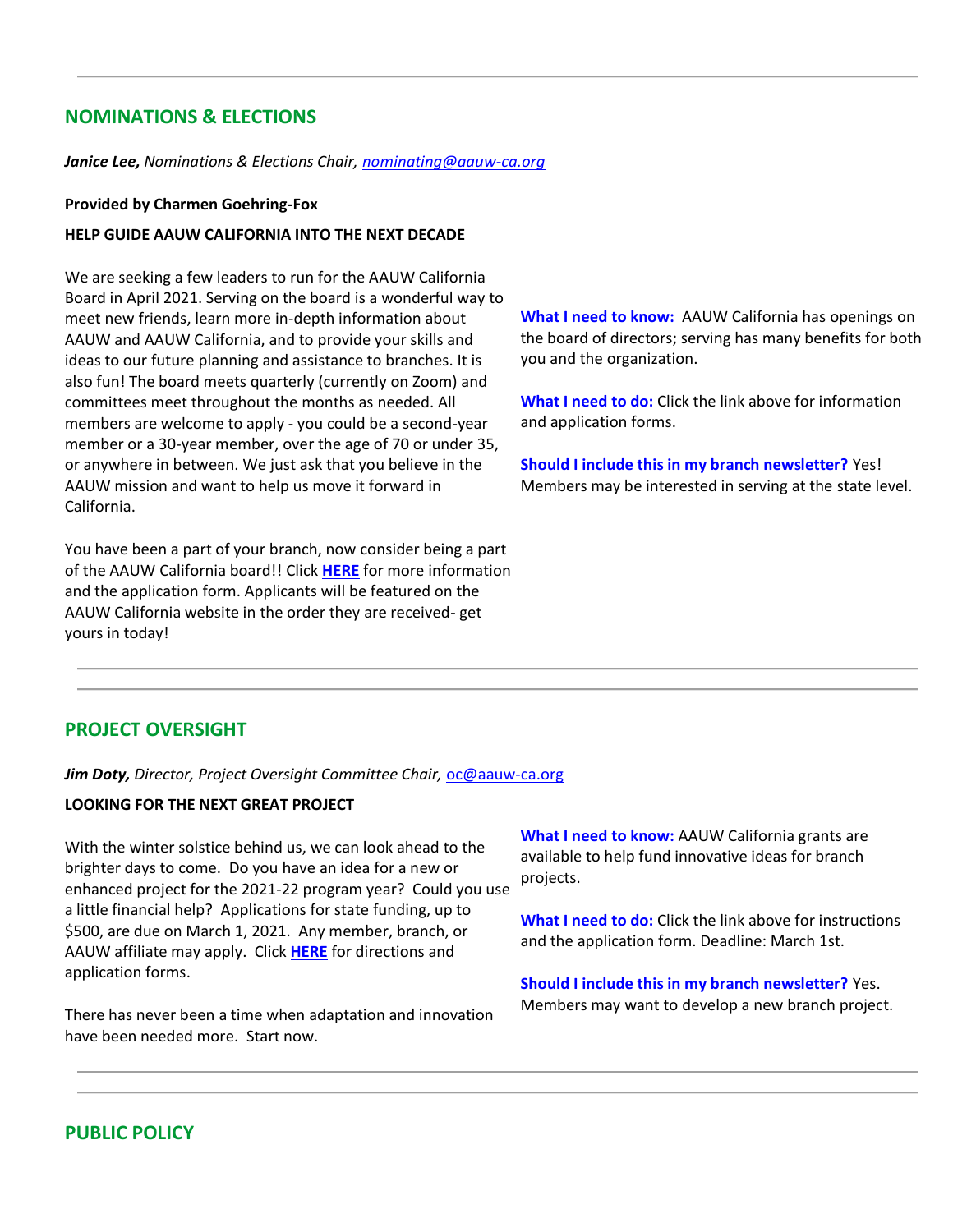.

# **IMPORTANT AAUW CALIFORNIA PUBLIC POLICY DATES FOR YOUR CALENDAR!**

The new California legislative session begins on January 11th. The AAUW California Public Policy team is already at work with MVM Strategies, our new legislative advocate. We are planning a "virtual" Lobby Day on March 24th to assure that our voice will be heard by legislative leaders before bills we support come up in committee hearings. We're planning a webinar for March 22nd, to prep for the Lobby Day. You are welcome to sign up and participate!

Thanks to all of you who submitted comments on updating our Public Policy Priorities. Your Public Policy Committee has been hard at work finalizing our 2021-2023 Priorities, which will support our mission and guide our advocacy work. These will be posted on the AAUW California website later this month for your review so that you'll be prepared to vote on them when you receive your ballot in April.

Put these dates on your calendar NOW!

- March 22nd Lobby Day Webinar Click **[HERE](https://bor.aauw-ca.org/sendy/l/YlrJ763AeyF892b51vFm0EptRw/Do892BZKCcsO8924wxgR6Jqxgw/RJ8Xgsw9DyCfsZOOC93cCg)** to register.
- March 24th Lobby Day registration deadline is January 8th - Click **[HERE](https://bor.aauw-ca.org/sendy/l/YlrJ763AeyF892b51vFm0EptRw/R6cEE7FyjcvSA66wXX6Low/RJ8Xgsw9DyCfsZOOC93cCg)** to register.
- Vote on Public Policy Priorities on the April ballot

**What I need to know:** Lobby Day will be virtual and there will be a webinar to prepare and train for it. Member input guided the Public Policy Priorities which will be voted on in April.

**What I need to do:** Urge your members to register for the key events described above.

**Should I include this in my branch newsletter?** Yes. Include the important dates and links.

## **SPEECH TREK**

*Marlene Cain, Speech Trek, [speechtrek@aauw-ca.org](mailto:speechtrek@aauw-ca.org)*

# **THE NEW YEAR OPENS WITH THREE EXCITING DEVELOPMENTS**

**1. NEW LOGO!** Speech Trek is proud to announce its new logo.



Click **[HERE](https://bor.aauw-ca.org/sendy/l/YlrJ763AeyF892b51vFm0EptRw/U1NHTgt9eYEVm7rOYr7630mw/RJ8Xgsw9DyCfsZOOC93cCg)** to download the new logo.

**2. NEW WEBINAR!** February 8th: click **[HERE](https://bor.aauw-ca.org/sendy/l/YlrJ763AeyF892b51vFm0EptRw/LH2rClaKlejagVmY892JGg0w/RJ8Xgsw9DyCfsZOOC93cCg)** to register and learn more about recording and uploading your first place Speech Trek video.

**3. NEW CURRICULUM!** Camarillo Branch reported that its local high school assigned this year's Speech Trek topic to their AP

**What I need to know:** Speech Trek has a new logo available for your use in branch materials.

**What I need to do:** Submit your 1st place video by March 1st. Attend the February 8th webinar to learn how to upload it to YouTube.

**Should I include this in my branch newsletter?** No. This information is only for branch leaders.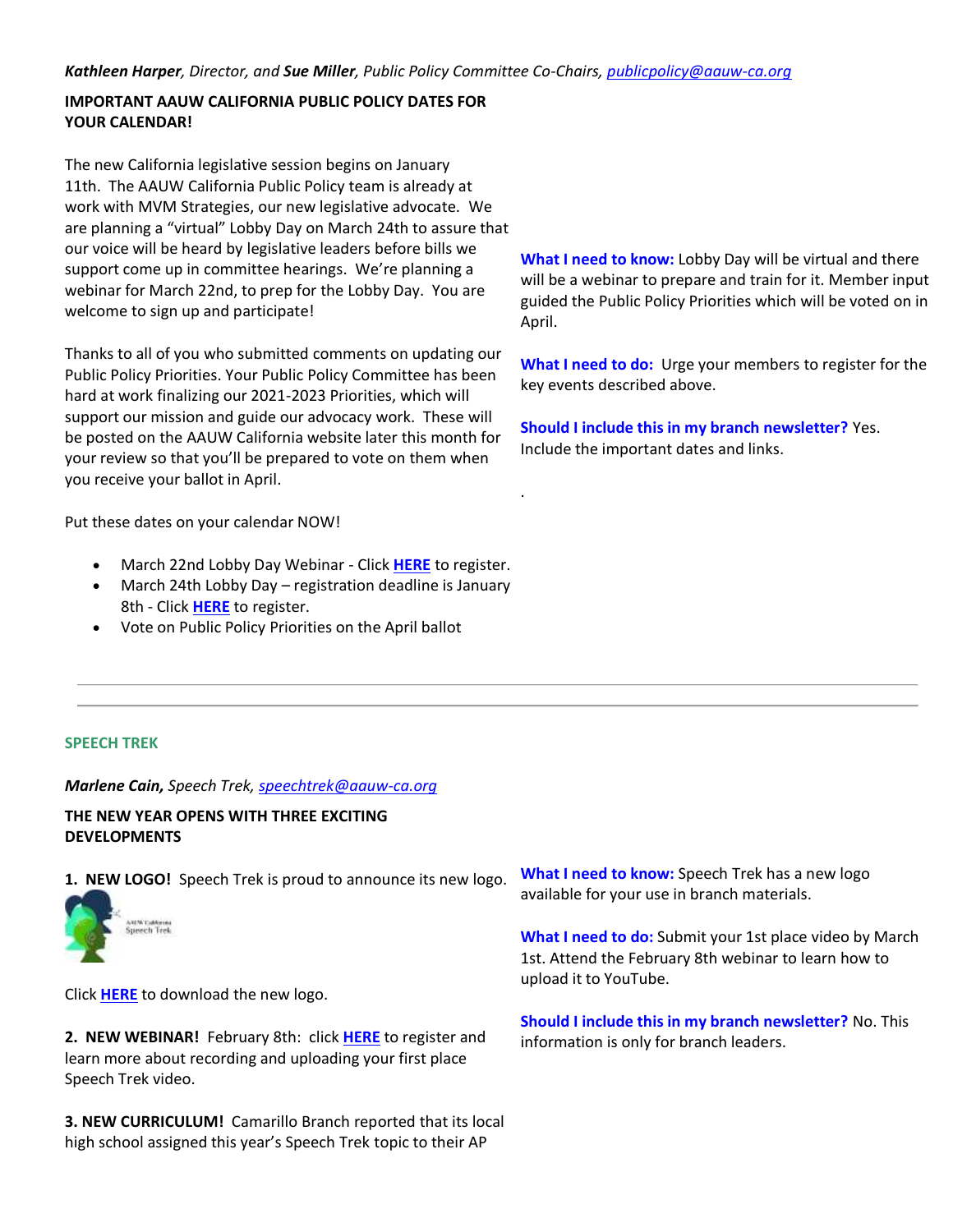English & Comp classes. "It's a thought-provoking topic\* with many ways to explore," said Mary Goldberg, Camarillo Branch Speech Trek Chair.

**Remember this date: March 1, 2021**: deadline for submission of branch 1st place winner's video.

Questions? Email Marlene Cain, Speech Trek Coordinator, at [speechtrek@aauw-ca.org](mailto:speechtrek@aauw-ca.org) or call her directly at 909.866.2819.

Congratulations to all the participating branches who have resolved to empower others through better communication in 2021!

*\*2021 topic: Has social media helped or hindered the breaking down of barriers for women and girls?*

# **TECH TREK**

*Susan Negrete, and Alice Hill, Tech Trek State Co-Coordinators, [techtrek@aauw-ca.org](mailto:techtrek@aauw-ca.org)*

## **PREPARING FOR A SUCCESSFUL VIRTUAL CAMP**

• **2021 Virtual Camp Website is Launched!**

AAUW California and AAUW National websites are updated with access to our new 2021 Virtual Camp website. For AAUW (internal) branch members, it's easy to find new camp volunteer information, testimonials, FAQs, a button to contact Camp Director Mary Isaac, and more! Visit soon by clicking [HERE.](https://bor.aauw-ca.org/sendy/l/YlrJ763AeyF892b51vFm0EptRw/YagKCzXCczYTJjK6ZdEKyw/RJ8Xgsw9DyCfsZOOC93cCg) Click [HERE](https://bor.aauw-ca.org/sendy/l/YlrJ763AeyF892b51vFm0EptRw/eqUwZ1WVOFSa7763LtXnGi2Q/RJ8Xgsw9DyCfsZOOC93cCg) for the link for external users (parents, schools, donors & public users, etc.)

• **How Can Branches Help the Virtual Camp NOW?**

Propose a workshop for the virtual camps! Click [HERE](https://bor.aauw-ca.org/sendy/l/YlrJ763AeyF892b51vFm0EptRw/CHEk3n5r9nZdWbTjutDsHg/RJ8Xgsw9DyCfsZOOC93cCg) to propose a topic or nominate a workshop presenter.

• **Virtual Camp Memo of Understanding (MOUs)**

Just as we do in the residential camp season, a 2021 MOU will be sent to all branches for either a participation confirmation or Opt-Out for this season's virtual camp. What's new? We're testing an online MOU to capture electronic signatures! Stay tuned for updates.

• **Branch Packets in a Virtual World – Coming Soon!**

**What I need to know:** Tech Trek Virtual Camp is charging ahead with many features including new websites, branch packets, and video resources.

**What I need to do:** Review the material in the links provided. Watch for branch packets and the MOU to be available.

**Should I include this in my branch newsletter?** Yes, members may want to access the new websites or submit an idea or resource for a virtual camp workshop.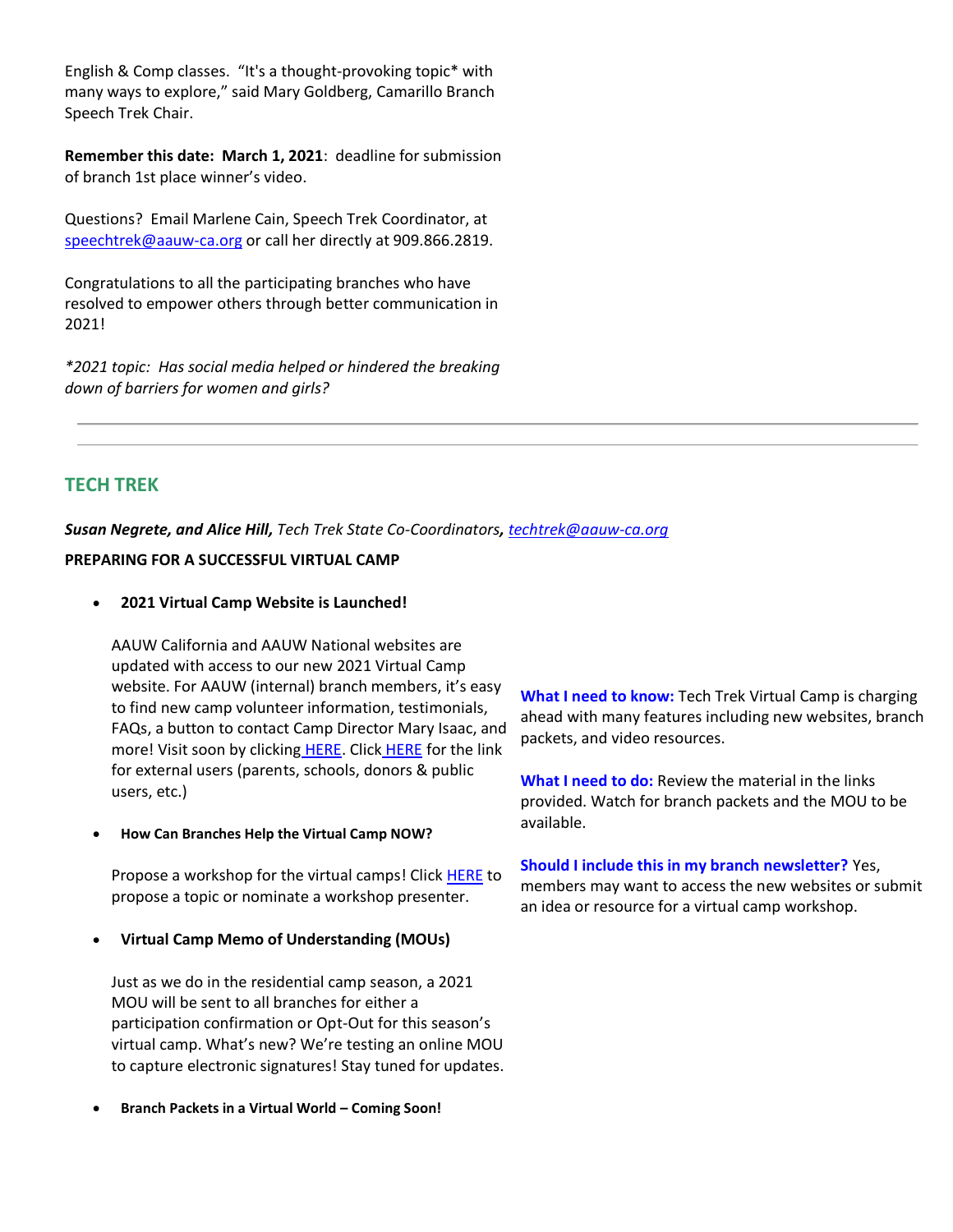AAUW National branch packets for all states are currently under legal review. California's Virtual Camp Leadership Team will review and distribute packets with instructions to participating branches just as soon as they are received.

### • **Branch Coordinator & School Survey Updates**

Branch and school surveys provided critical information for planning the estimated number of virtual campers to serve in 2021. An overview of the data received by the 12/15 deadline follow:

- 70% of 120 branches responded with their 2021 intentions;
- 60% were positive about participating in 2021;
- 20% were uncertain or not participating in 2021

- Approximately 20 uncertain branches indicated their final virtual camp decision would be based on whether 2020 selected students can participate in 2021 virtual camps;

- Other branches indicated due to the pandemic they didn't complete their 2020 camper selection process and didn't plan to engage with a virtual program or until residential camps are allowed;

- Over 100 schools shared their data and plans;

The survey feedback provided enough branch/school participation to continue planning three proposed 2021 Tech Trek Virtual Camps (final MOUs from branches will drive the number of actual 2021 virtual camp offerings). Schools' closing/opening data also confirmed that proposed virtual camp schedules of June 21-25, July 12-16, and July 26-30 are on target.

For all details, have your team review this informative eBlast from Virtual Camp Director Mary Isaac, which was distributed on December 29th to branch presidents, branch coordinators, and camp directors/treasurers.

## • **SPF Supports Virtual Camp Deposits & Funds**

Thanks to everyone using the new process and updated forms to support using 2020 funds for the virtual camp and/or submitting donations to the virtual camp. All transactions and funds are safely managed by SPF. For more information click **[HERE](https://bor.aauw-ca.org/sendy/l/YlrJ763AeyF892b51vFm0EptRw/zhSxSCL7a892jVIW9TbOUuLQ/RJ8Xgsw9DyCfsZOOC93cCg)** for their website.

## • **YouTube – A New Tech Trek Virtual Resource!**

We'll be utilizing this popular video site to provide a wide array of information on the 2021 Virtual Camps. Stay tuned for the rollout of many videos.

## • **AAUW Florida, New Mexico & Washington Tech Trek Camps Consider California's Qualcomm Robotics Core Class**

After attending Camp Director Mary Isaac's Branch Coordinators' December Zoom meetings, these states are planning to use the Qualcomm course for their 2021 camps.

## • **California's 2022 Tech Trek Goal**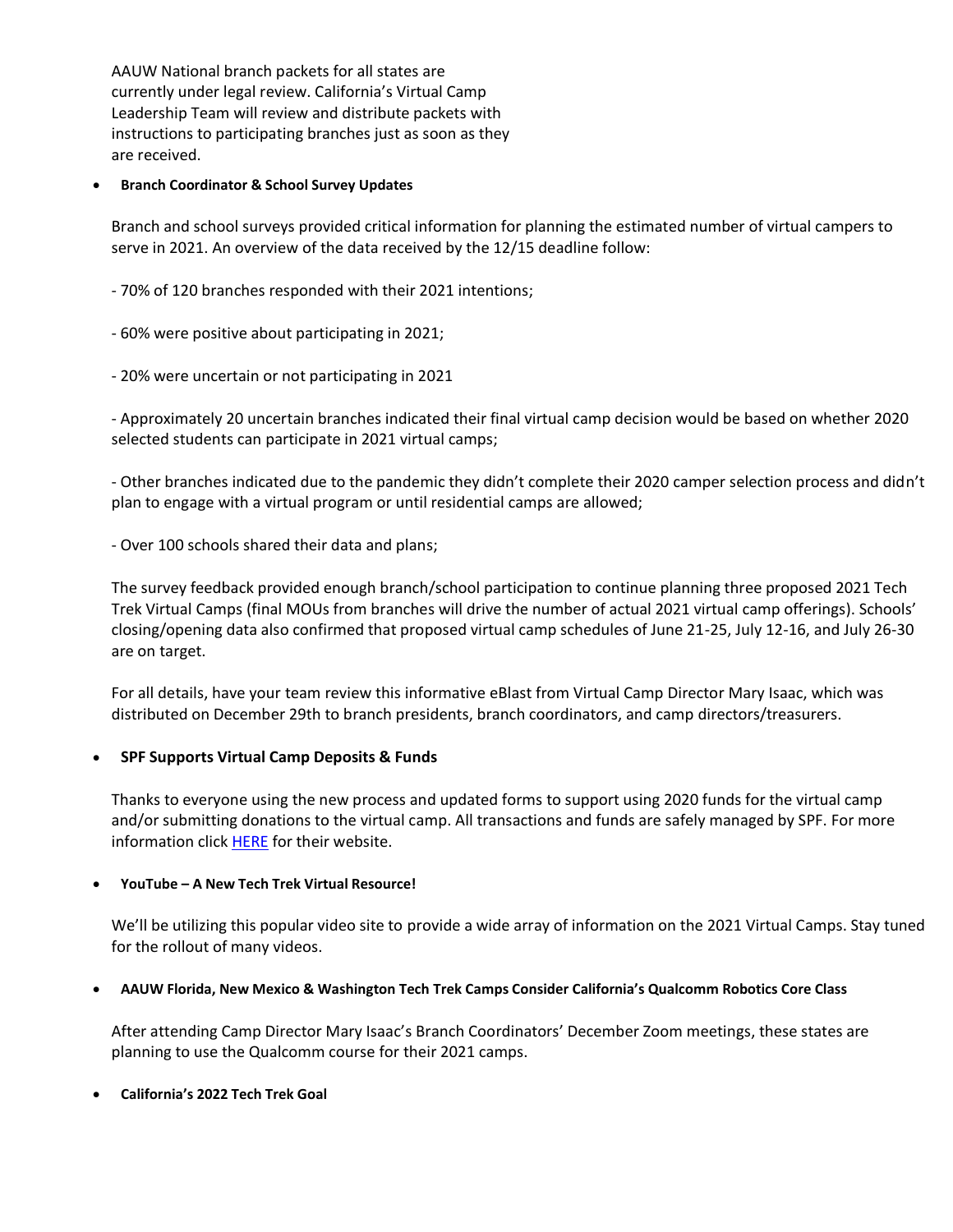A return to the residential camp model when the time is right has always been our goal. AAUW's 2022 camp decisions will be based on national, state, and local health and safety requirements.

• **New Donors Link**

Click [HERE](https://bor.aauw-ca.org/sendy/l/YlrJ763AeyF892b51vFm0EptRw/iwinvcdZpMecAPmf2Dydhg/RJ8Xgsw9DyCfsZOOC93cCg) to refer potential donors to learn more about California Tech Trek.

#### **Branch Coordinators, STEM & Tech Trek Teams:**

For a Tech Trek Program or Finance Questions

Contact Alice Hill & Susan Negrete Tech Trek Co-Coordinators at [techtrek@aauw-ca.org](mailto:techtrek@aauw-ca.org)

Or for 2021 Virtual Camp Questions

Contact Mary Isaac/2021 Virtual Camp Director at [2021ttvirtualcamp@aauw-ca.org](mailto:2021ttvirtualcamp@aauw-ca.org)

#### **TITLE IX**

*Alicia Hetman, Title IX Consultant, [titleix@aauw-ca.org](mailto:titleix@aauw-ca.org)*

#### **Provided by Linda Slater**

#### **BREAKING DOWN BARRIERS 2020**

On Monday, January 11th, at 7 pm AAUW California will present this important educational webinar for our members to bring Title IX/Gender Equity back to a level where our members are "keeping their eyes on equity." Members will learn all about Title IX and how to exercise their voices to "see something and say something" so that they will become more effective as advocates for protecting our students.

Click **[HERE](https://bor.aauw-ca.org/sendy/l/YlrJ763AeyF892b51vFm0EptRw/LH2rClaKlejagVmY892JGg0w/RJ8Xgsw9DyCfsZOOC93cCg)** to register for the webinar.

The speakers include:

- **Kiki Williams**, Executive Director of Student Experience and Equity Compliance at San Francisco Unified School District. She will discuss Title IX Compliance in K-12 schools.
- **Kim Turner**, Senior Staff Attorney for Legal Aid at Work. She will discuss their organization's Fair Play for Girls in Sports Project.
- **Jean Reed**, Co-President of Petaluma AAUW Branch. She will discuss the actions taken by AAUW San Jose Branch to support Title IX.
- **Linda Slater**, President of Hayward-Castro Valley Branch. She will discuss the 2020 Rule Changes to Title

**What I need to know:** AAUW California is providing a webinar on Title IX/Gender Equity.

**What I need to do:** Consider registering for this webinar.

#### **Should I include this in my branch newsletter?** Yes,

members should be informed of all upcoming webinars.